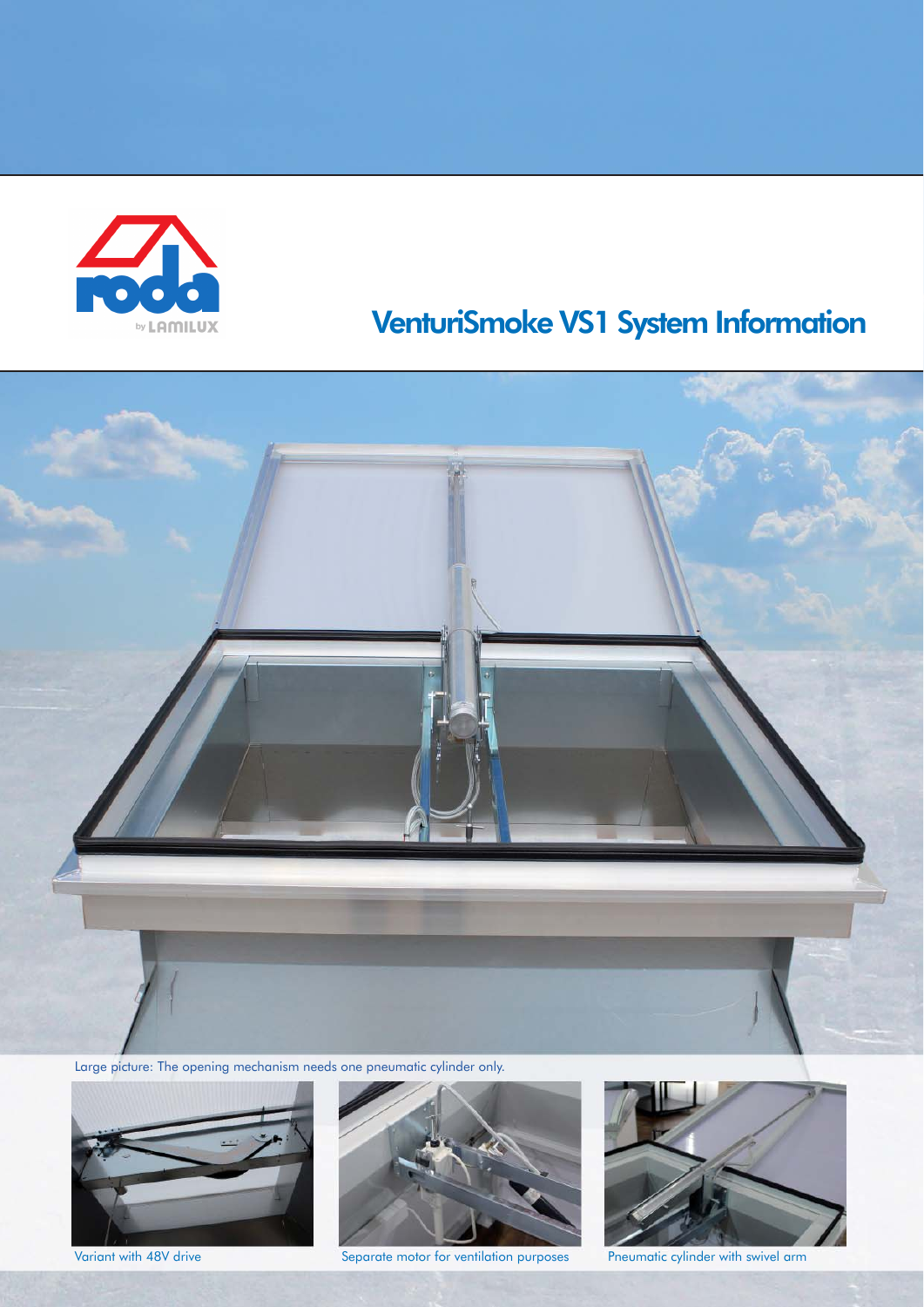#### VenturiSmoke VS1 System Information

VenturiSmoke is a natural smoke and heat extraction system (NSHE), which complies with the European Standards. It features an opening panel, that opens to an angle of 165° in case of fire. The drive unit technology can either be pneumatic (cylinder) or electric (48V drive). Both functions, OPEN and OPEN/SHUT can be respectively assigned to the compressed air cylinder. For day-to-day ventilation the pneumatic version can be additionally equipped with a 230V electric drive, which opens with an upstroke of 300 mm. The 48V version's drive can also be used for daily ventilation.



VenturiSmoke with pneumatic drive

#### Benefits:

- Ideal for flat roofs with flexible construction sizes of up to a roof opening of 2 x 2 meters.
- Suitable for day-to-day ventilation, subject to model
- Durability tests of 10,000 open/close cycles certify the stability and functionality of the design as well as the high quality of the materials used.
- Good aerodynamic effectiveness
- For daily ventilation the 48V drive allows for adjusting individual opening angles
- Also available with dark flap
- Available with thermally separated flaps.
- Energy saving, natural illumination, which becomes glare-free, when opal, softlite or Lumira-filled polycarbonate multi-wall panels are used for the opening panel infill. (Illumination from above is five times more effective than from the sides.)
- Fall-through safe, subject to model
- Fire classification A1, subject to model
- Delivery of the systems either pre-mounted and ready-for-use or in modular design

The systems comply to the requirements according to EN 12101-2.

# $\epsilon$

#### Application:

• flat roof (up to a maximum roof pitch of 15°)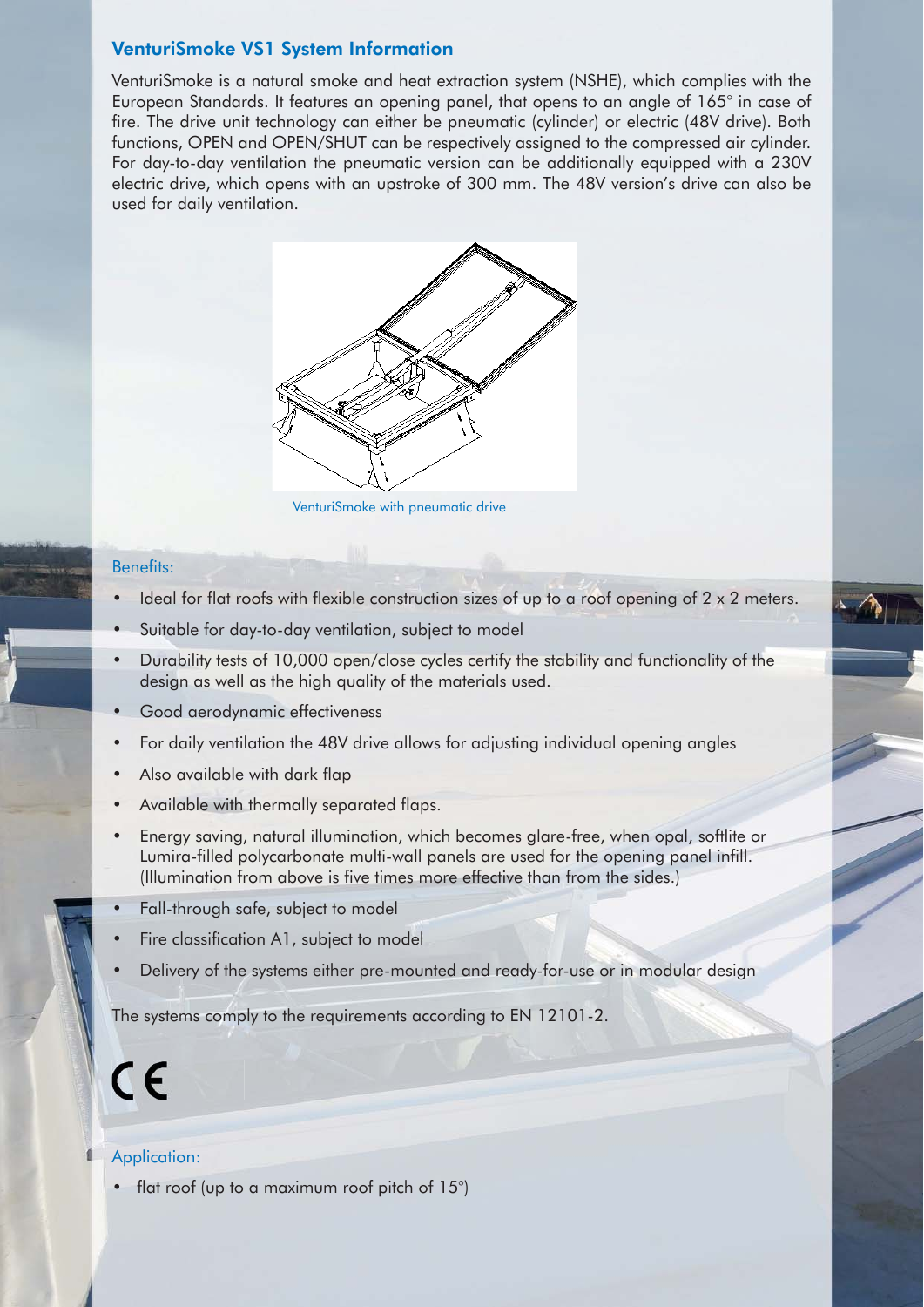# VenturiSmoke VS1

#### Tests and Certifications:

- Operational reliability according to classification up to Re1000
- Operational reliability under wind loads up to WL 4500 (\*)
- Operational reliability under snow loads up to SL 4000 (\*)
- Operational reliability at low temperatures up to T(-5)
- Noise insulation level according to our specification
- Operational reliability up to thermal resistance B300 / building material classification E
- Tested by the Material Testing Office of North Rhine Westphalia (\*)
- Tested by further independent testing institutes (\*)
	- \* (subject to unit size and model)

#### Additional tests:

- Operational reliability in endurance tests (10,000 open/close cycles)
- Aerodynamically effective opening surface

#### Opening mechanism in case of fire:

Pneumatically driven:

- Automatically by means of a thermal trigger (TAG) and connected CO2 cartridge
- By means of a fire emergency cabinet with CO2 cartridge
- Via a fire alarm control panel, triggered by smoke detectors or SHE-switch (optional)

Electrically driven by a 48V SHE switchboard with buffer batteries:

- Via smoke detectors or SHE switch
- Optionally with interconnected fire alarm control panel

#### Day-to-day ventilation control:

Via 230V network (separate electric drive for pneumatic systems) or SHE switchboard (for 48 V drives) by:

- ventilation control cabinet
- pushbutton
- timer for night cooling (optional)
- wind and rain sensor for bad weather protection (optional)

Quality management and neutral supervision of production.